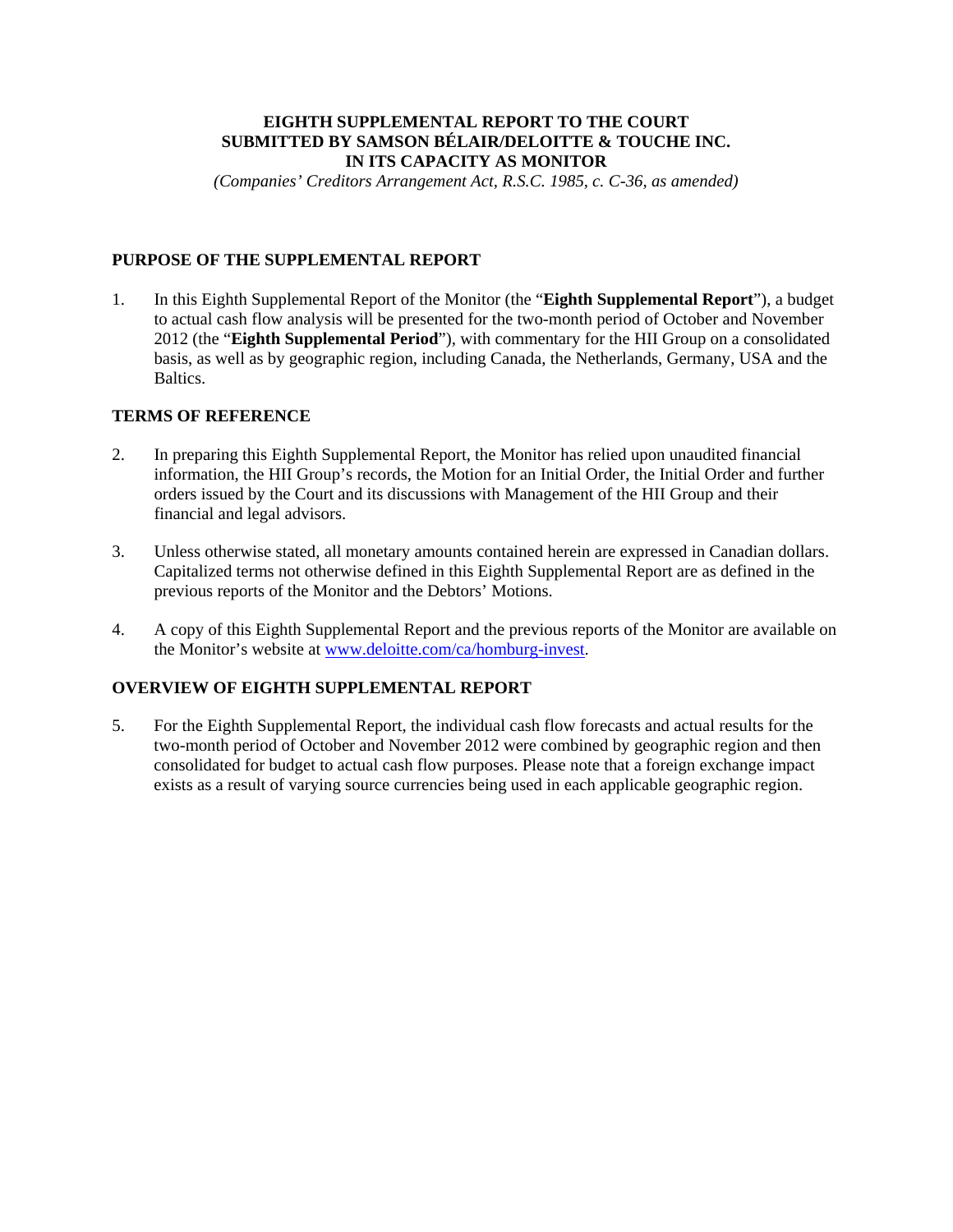# **HII GROUP CONSOLIDATED BUDGET TO ACTUAL CASH FLOW ANALYSIS**

6. The following is the budget to actual cash flow analysis for the Eighth Supplemental Period for the HII Group, which consists of Canada, the Netherlands, Germany, USA and the Baltics:

> **Budget to Actual Cash Flow Summary October and November 2012 HII Group Consolidated**

| (C\$000)                              | For the 2-month period of October and November 2012 |               |                 |
|---------------------------------------|-----------------------------------------------------|---------------|-----------------|
|                                       | <b>Actual</b>                                       | <b>Budget</b> | <b>Variance</b> |
| <b>Cash Inflow</b>                    |                                                     |               |                 |
| Rent                                  | 19,265                                              | 12,933        | 6,332           |
| Other receipts                        | 26,382                                              | 771           | 25,611          |
| Proceeds of sale                      | 24,409                                              | 1,073         | 23,336          |
| <b>Total Cash Inflow</b>              | 70,056                                              | 14,777        | 55,279          |
| <b>Cash Outflow</b>                   |                                                     |               |                 |
| Payroll                               | 673                                                 | 642           | (31)            |
| <b>Taxes</b>                          | 3,125                                               | 1,051         | (2,074)         |
| Mortgage principal and interest       | 7,601                                               | 10,405        | 2,804           |
| <b>Operating expenses</b>             | 3,924                                               | 3,524         | (400)           |
| Professional fees                     | 7,959                                               | 8,643         | 684             |
| Capital expenditures                  | 241                                                 | 167           | (74)            |
| Other expenditures                    | 34,872                                              | 305           | (34,567)        |
| <b>Total Cash Outflow</b>             | 58,395                                              | 24,737        | (33, 658)       |
| <b>Net Cash Flow</b>                  | 11,661                                              | (9,960)       | 21,621          |
| <b>Opening Cash Balance</b>           | 109,983                                             | 109,983       |                 |
| Add: Net Cash Flow                    | 11,661                                              | (9,960)       | 21,621          |
| Add: FX Impact and Other Transactions | (906)                                               |               | (906)           |
| <b>Ending Cash Balance</b>            | 120,738                                             | 100,023       | 20,715          |
| <b>Cash Balance per Bank</b>          | 120,738                                             |               |                 |

# HII Group consolidated budget to actual cash flow commentary

7. Total cash inflows for HII Group were \$70,056K for the period noted, while total cash outflows were \$58,395K, which resulted in a positive net cash flow of \$11,661K compared to a negative budgeted net cash flow of \$9,960K.

### Opening cash balances

- 8. The opening cash balances for each region as at October 1, 2012 reflect the allocated balances reflected in the Seventh Supplemental Report prior to applying the impact of foreign exchange and other transactions. As such, the HII Group consolidated opening cash balance will differ from the Seventh Supplemental Report's ending cash by the amount allocated to foreign exchange and other transactions listed in the Seventh Supplemental Report.
- 9. In order to provide a direct comparison, actual and budgeted transactions for each region have been converted at the relevant closing exchange rate as at November 30, 2012.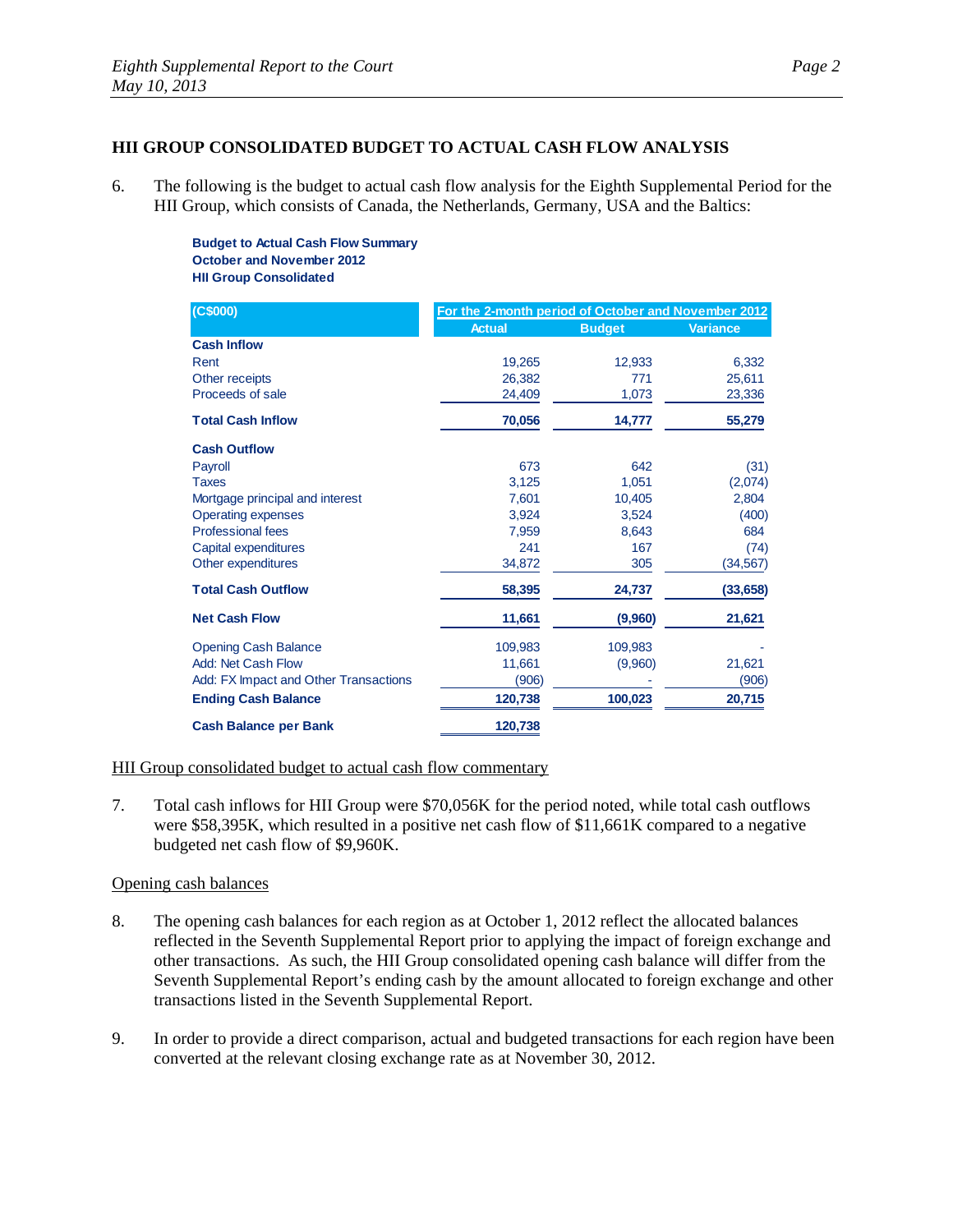- 10. As a result of the positive net cash flows of \$11,661K and after taking into consideration a cumulative foreign exchange impact and other transactions of negative \$906K, which was not allocated regionally as at November 30, 2012, the opening cash balance of \$109,983K as at October 1, 2012 increased to \$120,738K as at November 30, 2012.
- 11. The proceeds of sale' favorable variance of \$23,336K is mainly attributable to an unbudgeted sale of the Cedar properties. The funds were collected by HHUS in the USA region and were subsequently transferred to HII in the Canadian region. As such, the HII Group's variances in other receipts and other expenditures are mainly associated to the transfers of cash between HHUS and the Canadian region.
- 12. A detailed explanation of the global cash inflow and outflow variances is presented on a regional basis. Accordingly, please refer to each of the regional budget to actual cash flow analyses performed in the upcoming sections for additional information.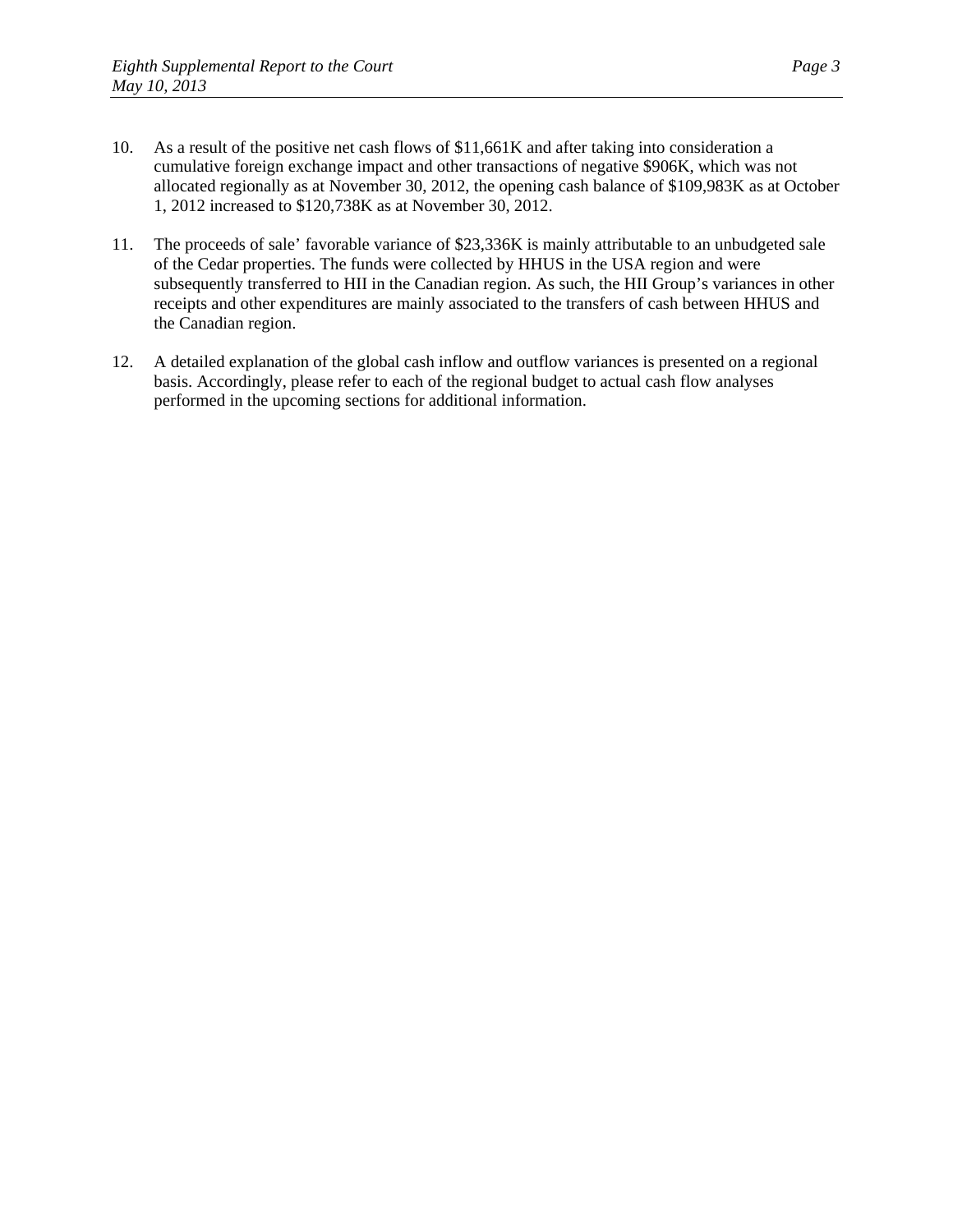# **CANADA CONSOLIDATED BUDGET TO ACTUAL CASH FLOW ANALYSIS**

13. The following is the consolidated budget to actual cash flow analysis for the Eighth Supplemental Period for Canada:

> **Budget to Actual Cash Flow Summary October and November 2012 Canada**

| (C\$000)                        | For the 2-month period of October and November 2012 |               |                 |
|---------------------------------|-----------------------------------------------------|---------------|-----------------|
|                                 | <b>Actual</b>                                       | <b>Budget</b> | <b>Variance</b> |
| <b>Cash Inflow</b>              |                                                     |               |                 |
| Rent and Hotel receipts         | 394                                                 | 253           | 141             |
| Other receipts                  | 25,179                                              | 771           | 24,408          |
| Proceeds of sale                | 494                                                 | 1,073         | (579)           |
| <b>Total Cash Inflow</b>        | 26,067                                              | 2,097         | 23,970          |
| <b>Cash Outflow</b>             |                                                     |               |                 |
| Payroll                         | 671                                                 | 642           | (29)            |
| <b>Taxes</b>                    | 161                                                 | 73            | (88)            |
| Mortgage principal and interest |                                                     |               |                 |
| <b>Operating expenses</b>       | 640                                                 | 1,227         | 587             |
| <b>Professional fees</b>        | 7,892                                               | 8,607         | 715             |
| Capital expenditures            |                                                     | 5             | 5               |
| Other expenditures              | 655                                                 | 285           | (370)           |
| <b>Total Cash Outflow</b>       | 10,019                                              | 10,839        | 820             |
| <b>Net Cash Flow</b>            | 16,048                                              | (8, 742)      | 24,790          |
| <b>Opening Cash Balance</b>     | 99,480                                              | 99,480        |                 |
| Add: Net Cash Flow              | 16,048                                              | (8, 742)      | 24,790          |
| <b>Ending Cash Balance</b>      | 115,528                                             | 90,738        | 24,790          |

### Canada consolidated budget to actual cash flow commentary

- 14. Total cash inflows for Canada were \$26,067K during the Eighth Supplemental Period, while total cash outflows were \$10,019K, which resulted in a positive net cash flow of \$16,048K compared to a negative budgeted net cash flow of \$8,742K.
- 15. As a result of the positive net cash flow of \$16,048K, the opening cash balance of \$99,480K at October 1, 2012 increased to \$115,528K as at November 30, 2012.
- 16. The Monitor's comments on the consolidated cash inflow and outflow variances for Canada for the Eighth Supplemental Period are as follows: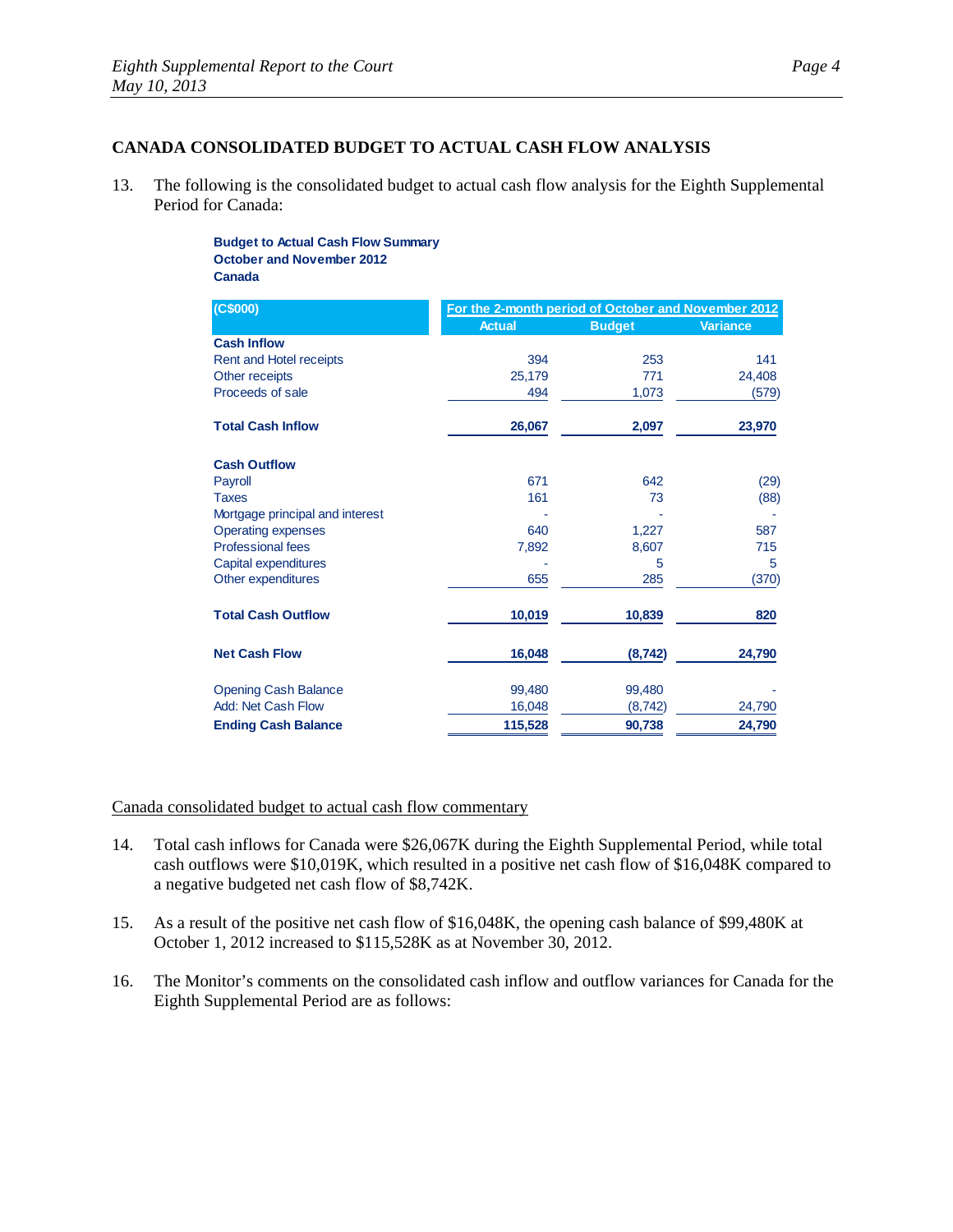# *Inflows*

- 17. Rent and Hotel receipts of \$394K were received compared to a budgeted amount of \$253K resulting in a favorable variance of \$141K. The favorable variance is mainly due to higher Hotel occupancy than expected.
- 18. Other receipts of \$25,179K were received compared to a budgeted amount of \$771K resulting in a favorable variance of \$24,408K. The favorable variance is mainly due to the unbudgeted Cedar Transaction as mentioned in paragraph 20 of the Seventeenth Monitor's Report and under budgeted sales taxes reimbursements.
- 19. Proceeds of sale of \$494K were received compared to budgeted receipts of \$1,073K, resulting in an unfavorable variance of \$579K. This unfavorable variance is mainly attributed to the budgeted sale of mortgage free condos in Churchill which did not materialize.

- 20. Taxes were \$161K compared to a budgeted amount of \$73K, resulting in an unfavorable variance of \$88K. The unfavorable variance of \$88K is mainly due to timing.
- 21. Operating expenses were \$640K compared to a budgeted amount of \$1,227K resulting in a favorable variance of \$587K. The favorable variance of \$587K is mainly due to timing.
- 22. Professional fees were \$7,892K, compared to a budgeted amount of \$8,607K, which resulted in a favorable variance of \$715K. This favorable variance is mainly due to timing as payments of professional fees in arrears were remitted in December.
- 23. Other expenditures were \$655K, compared to a budgeted amount of \$285K resulting in an unfavorable variance of \$370K. This favorable variance is mainly due to timing as the expenses were incurred in an earlier period.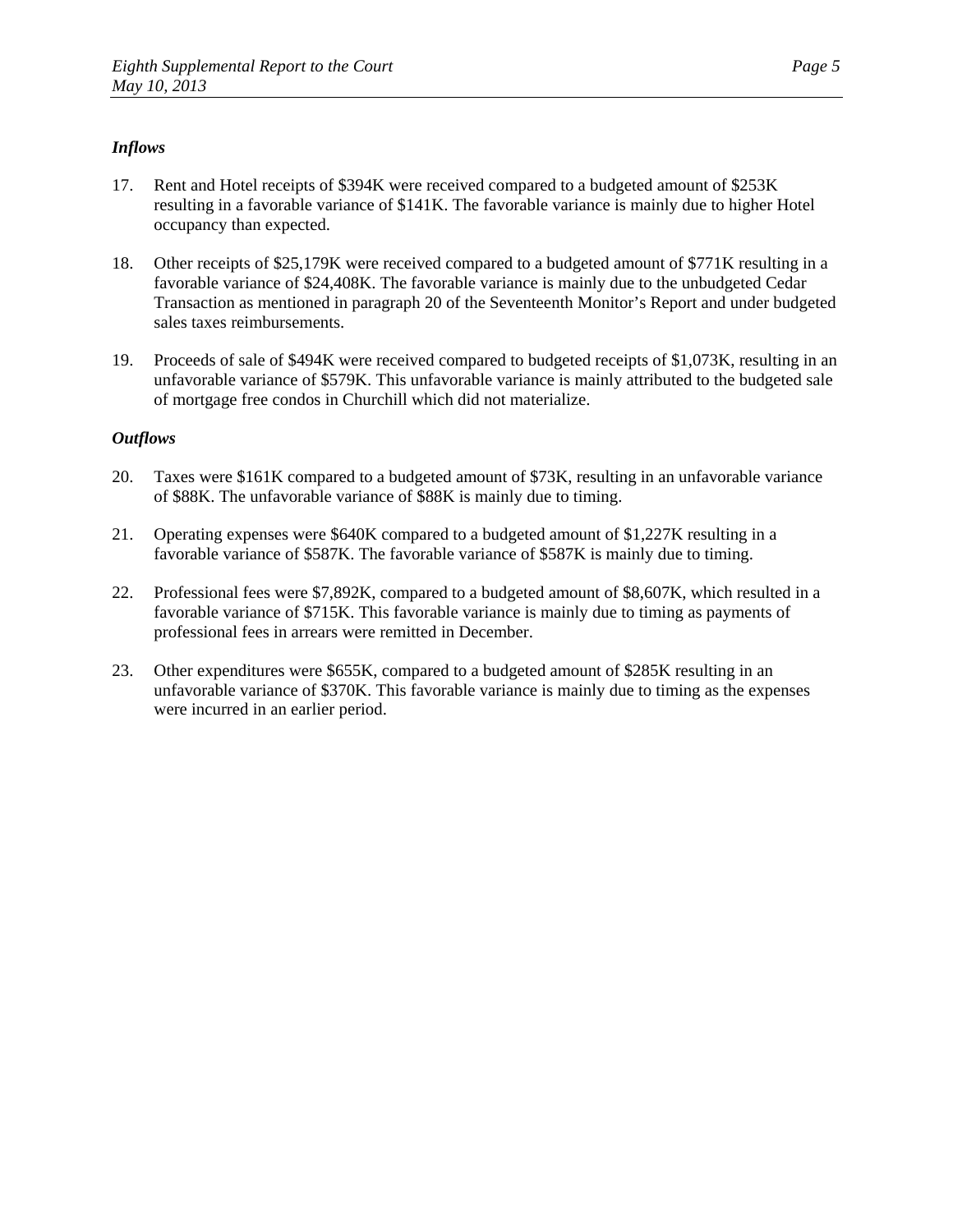# **THE NETHERLANDS CONSOLIDATED BUDGET TO ACTUAL CASH FLOW ANALYSIS**

24. The following is the consolidated budget to actual cash flow analysis for the Eighth Supplemental Period for the Netherlands:

> **Budget to Actual Cash Flow Summary October and November 2012 The Netherlands**

| (C\$000)                               |               | For the 2-month period of October and November 2012 |                 |  |
|----------------------------------------|---------------|-----------------------------------------------------|-----------------|--|
|                                        | <b>Actual</b> | <b>Budget</b>                                       | <b>Variance</b> |  |
| <b>Cash Inflow</b>                     |               |                                                     |                 |  |
| Rent                                   | 5,960         | 4,114                                               | 1,846           |  |
| Other receipts                         | 556           |                                                     | 556             |  |
| Proceeds of sale                       |               |                                                     |                 |  |
| <b>Total Cash Inflow</b>               | 6,516         | 4,114                                               | 2,402           |  |
| <b>Cash Outflow</b>                    |               |                                                     |                 |  |
| Payroll                                |               |                                                     |                 |  |
| <b>Taxes</b>                           | 994           | 494                                                 | (500)           |  |
| Mortgage principal and interest        | 1.788         | 5,055                                               | 3,267           |  |
| <b>Operating expenses</b>              | 1,393         | 549                                                 | (844)           |  |
| <b>Professional fees</b>               | 21            |                                                     | (21)            |  |
| Capital expenditures                   |               |                                                     |                 |  |
| Other expenditures                     | 6             |                                                     | (6)             |  |
| <b>Total Cash Outflow</b>              | 4,202         | 6,098                                               | 1,896           |  |
| <b>Net Cash Flow</b>                   | 2,314         | (1,984)                                             | 4,298           |  |
| <b>Opening Cash Balance</b>            | (202)         | (202)                                               |                 |  |
| Add: Net Cash Flow                     | 2,314         | (1,984)                                             | 4,298           |  |
| <b>Ending Cash Balance</b>             | 2,112         | (2, 186)                                            | 4,298           |  |
| Conversion rate used (Opening balance) |               | 1.2646 as at 09/30/2012                             |                 |  |
| Conversion rate used: Closing          |               | 1.2921 as at 11/30/2012                             |                 |  |

Source: Bank of Canada

### Mortgage debt

As indicated in Appendix C of the Eighth Monitor's Report, during the month of November 2011, a mortgage debt of €14,250K for Homco 76 matured and as of the date of this Eighth Supplemental Period had not been renewed. The outstanding debt has been applied to Homco 76's operating account, placing the account further into overdraft. At December 31, 2012, the company filed for bankruptcy.

### The Netherlands consolidated budget to actual cash flow commentary

25. Total cash inflows for the Netherlands were \$6,516K for the Eighth Supplemental Period, while total cash outflows were \$4,202K, which resulted in a positive net cash flow of \$2,314K compared to a budgeted negative net cash flow of \$1,984K.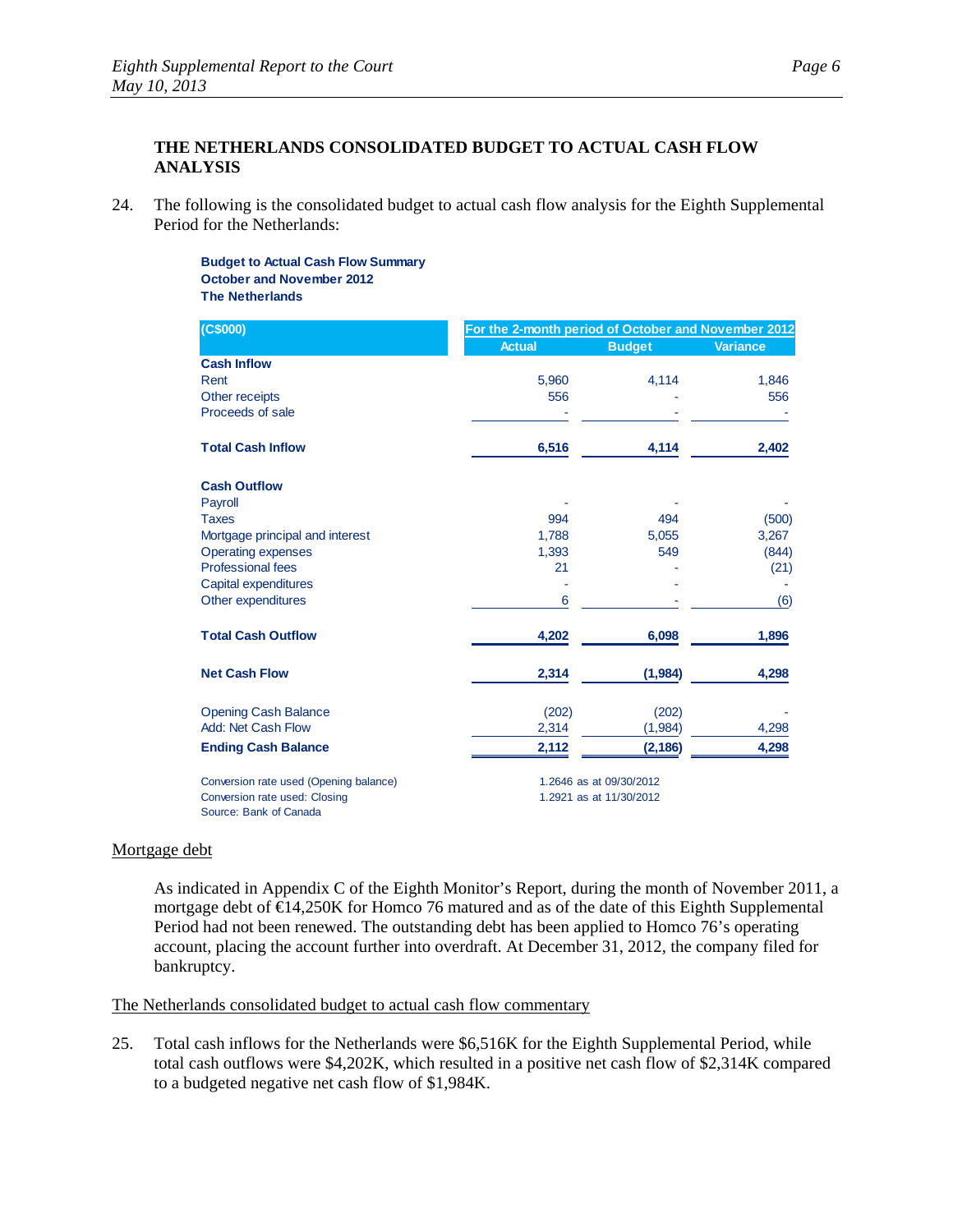- 26. As a result of the positive net cash flow of \$2,314K, the opening deficit balance of \$202K at October 1, 2012 decreased to a surplus of \$2,112K as at November 30, 2012.
- 27. The Monitor's comments on the consolidated cash inflow and outflow variances for the Netherlands for the Eighth Supplemental Period are as follows:

# *Inflows*

- 28. Rent of \$5,960K was received compared to a budgeted amount of \$4,114K, resulting in a positive variance of \$1,846K during the Eighth Supplemental Period. The favorable variance of \$1,846K is primarily due to timing, as rent was budgeted to be received in regular monthly installments while certain tenants pay rent on a quarterly basis in accordance with their lease agreements.
- 29. Other receipts of \$556K were received compared to budgeted other receipts of nil, resulting in a positive variance of \$556K. The other receipts consist mainly of transfers for payment of unbudgeted management fees. During the Eighth Supplemental Period, Management paid management fees in arrears and, as such, the amount is larger than the normal monthly management fee.

- 30. Taxes were \$994K compared to a budgeted amount of \$494K, resulting in an unfavorable variance of \$500K. The unfavorable variance of \$500K is mainly due to timing.
- 31. Mortgage principal and interest charges totaling \$1,788K were incurred, compared to \$5,055K budgeted for the same period, resulting in a favorable variance of \$3,267K. The favorable variance of \$3,267K is mainly due to timing as some Homcos with negative cash flows delayed payments of principal and interest during the Eighth Supplemental Period.
- 32. Operating expenses were \$1,393K compared to a budgeted amount of \$549K, resulting in an unfavorable variance of \$844K. The unfavorable variance is mainly attributable to payments of unbudgeted management fees and timing.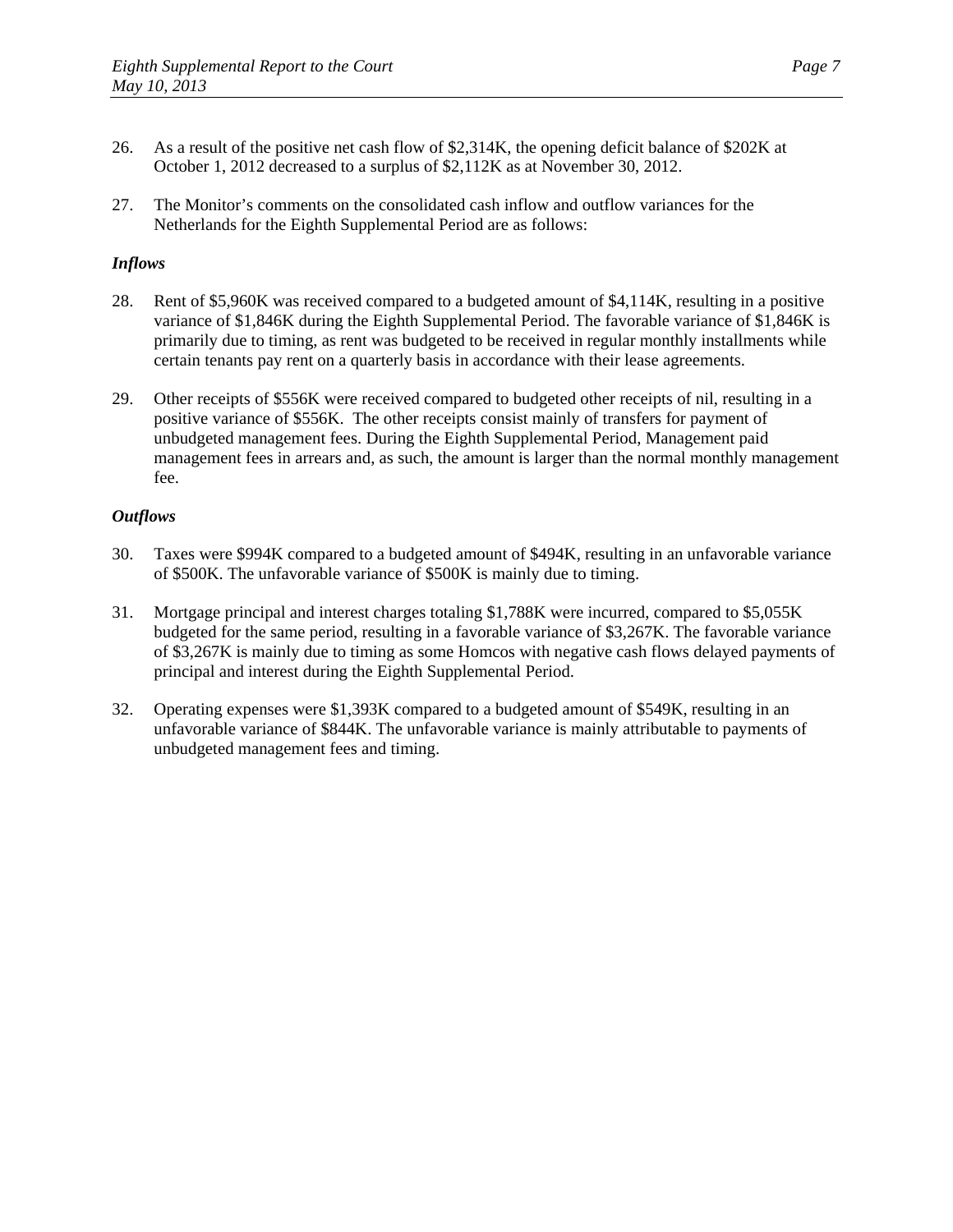# **GERMANY CONSOLIDATED BUDGET TO ACTUAL CASH FLOW ANALYSIS**

33. The following is the consolidated budget to actual cash flow analysis for the Eighth Supplemental Period for Germany:

> **Budget to Actual Cash Flow Summary October and November 2012 Germany**

| (C\$000)                               | For the 2-month period of October and November 2012 |                         |                 |
|----------------------------------------|-----------------------------------------------------|-------------------------|-----------------|
|                                        | <b>Actual</b>                                       | <b>Budget</b>           | <b>Variance</b> |
| <b>Cash Inflow</b>                     |                                                     |                         |                 |
| Rent                                   | 10,375                                              | 2,179                   | 8,196           |
| Other receipts                         | 647                                                 |                         | 647             |
| Proceeds of sale                       |                                                     |                         |                 |
| <b>Total Cash Inflow</b>               | 11,022                                              | 2,179                   | 8,843           |
| <b>Cash Outflow</b>                    |                                                     |                         |                 |
| Payroll                                |                                                     |                         |                 |
| <b>Taxes</b>                           | 1.514                                               | 176                     | (1, 338)        |
| Mortgage principal and interest        | 2,284                                               | 1,787                   | (497)           |
| <b>Operating expenses</b>              | 258                                                 | 169                     | (89)            |
| <b>Professional fees</b>               |                                                     |                         |                 |
| Capital expenditures                   | 94                                                  | 162                     | 68              |
| Other expenditures                     | 8,506                                               | 20                      | (8,486)         |
| <b>Total Cash Outflow</b>              | 12,656                                              | 2,314                   | (10, 342)       |
| <b>Net Cash Flow</b>                   | (1,634)                                             | (135)                   | (1, 499)        |
| <b>Opening Cash Balance</b>            | 3,249                                               | 3,249                   |                 |
| Add: Net Cash Flow                     | (1,634)                                             | (135)                   | (1,499)         |
| <b>Ending Cash Balance</b>             | 1,615                                               | 3,114                   | (1, 499)        |
| Conversion rate used (Opening balance) | 1.2646 as at 09/30/2012                             |                         |                 |
| Coversion rate used: Closing           |                                                     | 1.2921 as at 11/30/2012 |                 |
| Source: Bank of Canada                 |                                                     |                         |                 |

34. The German budget to actual cash flow analysis is composed of all German properties. HII's ownership in Moto is 93%, through the direct ownership of Valbonne 5, which is fully owned by Homco 110. Consistent with prior reports, for the purposes of the German consolidated budget to actual cash flow analysis and commentary contained within, no adjustment was made to the budgeted cash flows, or actual cash balances, to reflect HII's 93% ownership since the cash flow budgets and actuals take into account the cash flows of Homco 110 as a whole.

### Mortgage debt

35. As discussed in the Fourth Supplemental Report, one of the lenders of Homco 110 requested that excess cash received in the operating account be applied against its mortgage debt balance. As at November 30, 2012, the net mortgage balance is still at  $\text{f}(31,000)$ K.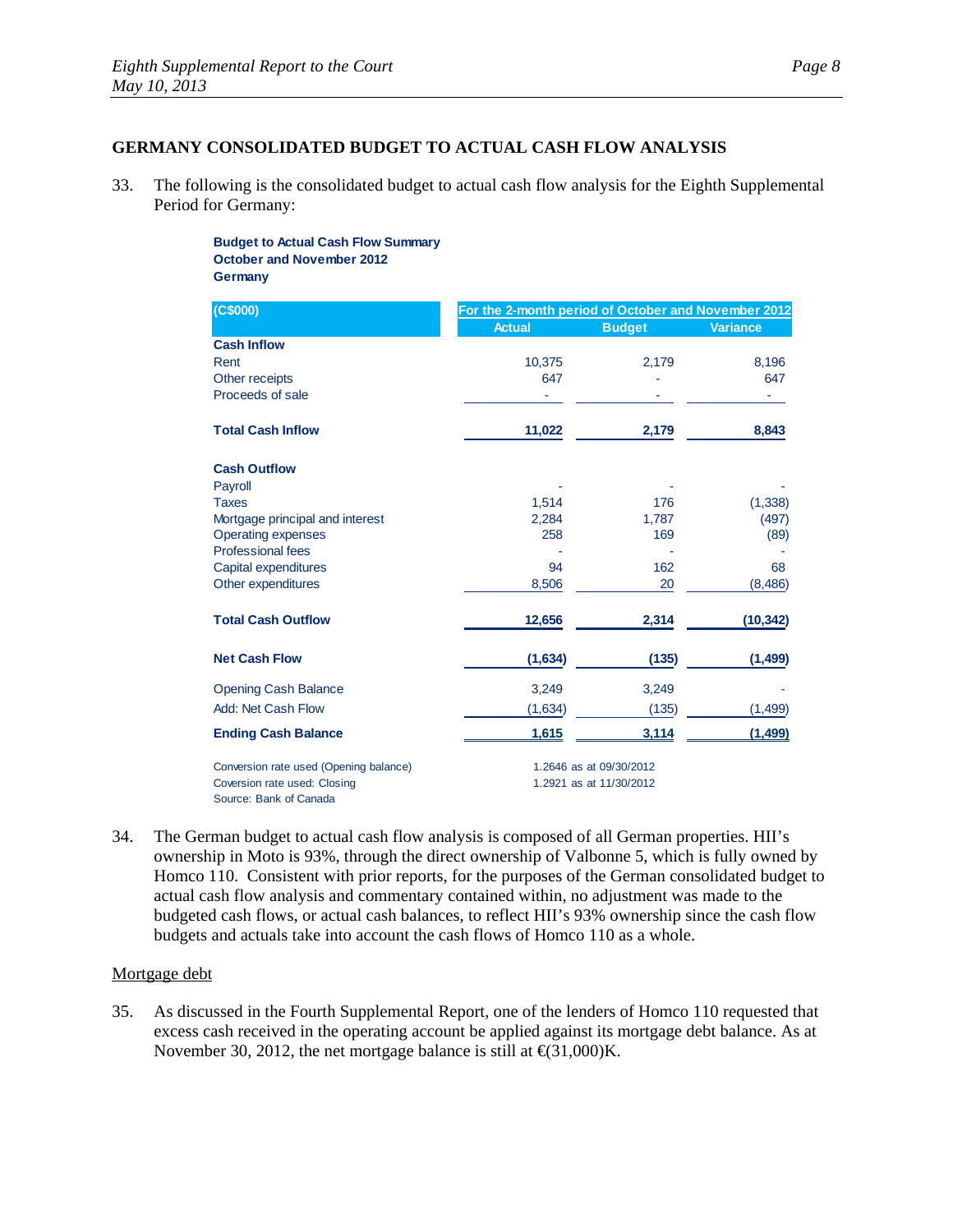### Germany consolidated budget to actual cash flow commentary

- 36. Total cash inflows for Germany were \$11,022K for the Eighth Supplemental Period, while total cash outflows were \$12,656K, which resulted in a negative net cash flow of \$1,634K compared to a budgeted net cash flow of negative \$135K.
- 37. As a result of the negative net cash flow of \$1,634K, the opening cash balance of \$3,249K at October 1, 2012 decreased to \$1,615K as at November 30, 2012.
- 38. The Monitor's comments on the consolidated cash inflow and outflow variances for Germany for the Eighth Supplemental Period are as follows:

# *Inflows*

- 39. Rent of \$10,375K was received compared to a budgeted amount of \$2,179K, resulting in a positive variance of \$8,196K during the Eighth Supplemental Period. The variance is mainly due to timing as the rent receipts for Homco 110 are budgeted on a quarterly basis whereas rent receipts are received on a monthly basis.
- 40. In order to earn interest income on excess funds contained in Homco 110's operating accounts, cash transfers are regularly made to and from the operating bank accounts into short-term term deposits. These cash movements are captured in the other receipts and other expenditures line items. As a result of this form of cash management, other receipts of \$647K and other expenditures of \$8,506K mainly consist of cash transfers to/from term deposits. These funds are generally taken from the rent proceeds in order to be invested. These investments are classified as other receipts when they mature and the balances are remitted back to Homco 110.

- 41. Taxes of \$1,514K were paid compared to a budgeted amount of \$176K, resulting in an unfavorable timing variance of \$1,338K. The unfavorable variance is mainly attributable to certain VAT payments which were budgeted in the Seventh Supplemental Period and other timing variances.
- 42. Combined mortgage principal and interest payments of \$2,284K were made, compared to a budgeted amount of \$1,787K, resulting in an unfavorable variance of \$497K. The variance is mainly due to timing. Principal payments for the Coët Properties were halted during the Seventh Supplemental Period, but have resumed during the Eighth Supplemental Period.
- 43. Operating expenses were \$258K compared to a budgeted amount of \$169K, resulting in an unfavorable variance of \$89K, mainly due to timing.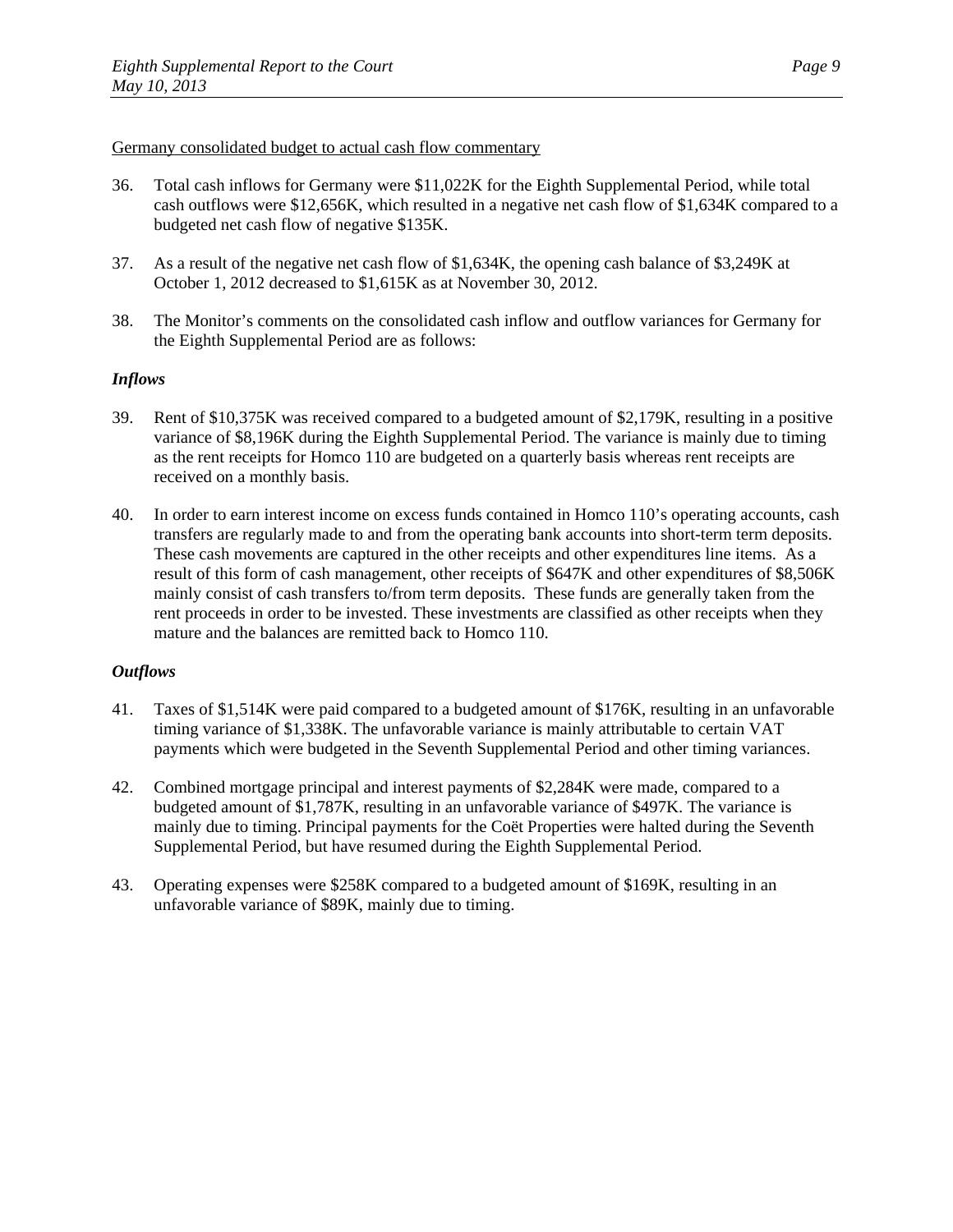# **USA CONSOLIDATED BUDGET TO ACTUAL CASH FLOW ANALYSIS**

44. The following table presents the consolidated budget to actual cash flow analysis for the Eighth Supplemental Period for the USA:

> **Budget to Actual Cash Flow Summary October and November 2012 USA**

| (C\$000)                        |                | For the 2-month period of October and November 2012 |                 |  |
|---------------------------------|----------------|-----------------------------------------------------|-----------------|--|
|                                 | <b>Actual</b>  | <b>Budget</b>                                       | <b>Variance</b> |  |
| <b>Cash Inflow</b>              |                |                                                     |                 |  |
| Rent                            | 1,988          | 1,735                                               | 253             |  |
| Other receipts                  |                |                                                     |                 |  |
| Proceeds of sale                | 23,915         |                                                     | 23,915          |  |
| <b>Total Cash Inflow</b>        | 25,903         | 1,735                                               | 24,168          |  |
| <b>Cash Outflow</b>             |                |                                                     |                 |  |
| Payroll                         | $\overline{2}$ |                                                     | (2)             |  |
| <b>Taxes</b>                    | 169            | 133                                                 | (36)            |  |
| Mortgage principal and interest | 649            | 704                                                 | 55              |  |
| <b>Operating expenses</b>       | 494            | 399                                                 | (95)            |  |
| <b>Professional fees</b>        | 19             | 14                                                  | (5)             |  |
| Capital expenditures            |                |                                                     |                 |  |
| Other expenditures              | 25,696         |                                                     | (25,696)        |  |
| <b>Total Cash Outflow</b>       | 27,029         | 1,250                                               | (25, 779)       |  |
| <b>Net Cash Flow</b>            | (1, 126)       | 485                                                 | (1,611)         |  |
| <b>Opening Cash Balance</b>     | 1,828          | 1,828                                               |                 |  |
| Add: Net Cash Flow              | (1, 126)       | 485                                                 | (1,611)         |  |
| <b>Ending Cash Balance</b>      | 702            | 2,313                                               | (1,611)         |  |
| Conversion rate used: Opening   |                | 0.9837 as at 09/30/2012                             |                 |  |
| Coversion rate used: Closing    |                | 0.9932 as at 11/30/2012                             |                 |  |
| Source: Bank of Canada          |                |                                                     |                 |  |

### USA consolidated budget to actual cash flow commentary

- 45. The USA consolidated budget to actual cash flow analysis includes both Cedar and HHUS properties. HII's 80% ownership in the Cedar properties, held through a joint venture, represents a significant portion of the USA cash flows. For the purposes of the USA consolidated budget to actual cash flow analysis and commentary contained within, no adjustment was made to the budgeted cash flows, or actual cash balances, to reflect HII's 80% ownership – the cash flow budgets and actuals shown in the table above include the cash flows of Cedar as a whole.
- 46. As discussed in the Seventeenth Report, the Cedar properties were divested as a result of a sale transaction that closed on October 12, 2012 – a date within the 2-month period under analysis. To enable a variance analysis to be completed, the actual financial results and budgeted amounts for the full month of October 2012 have been included; however, the actual results and the budgeted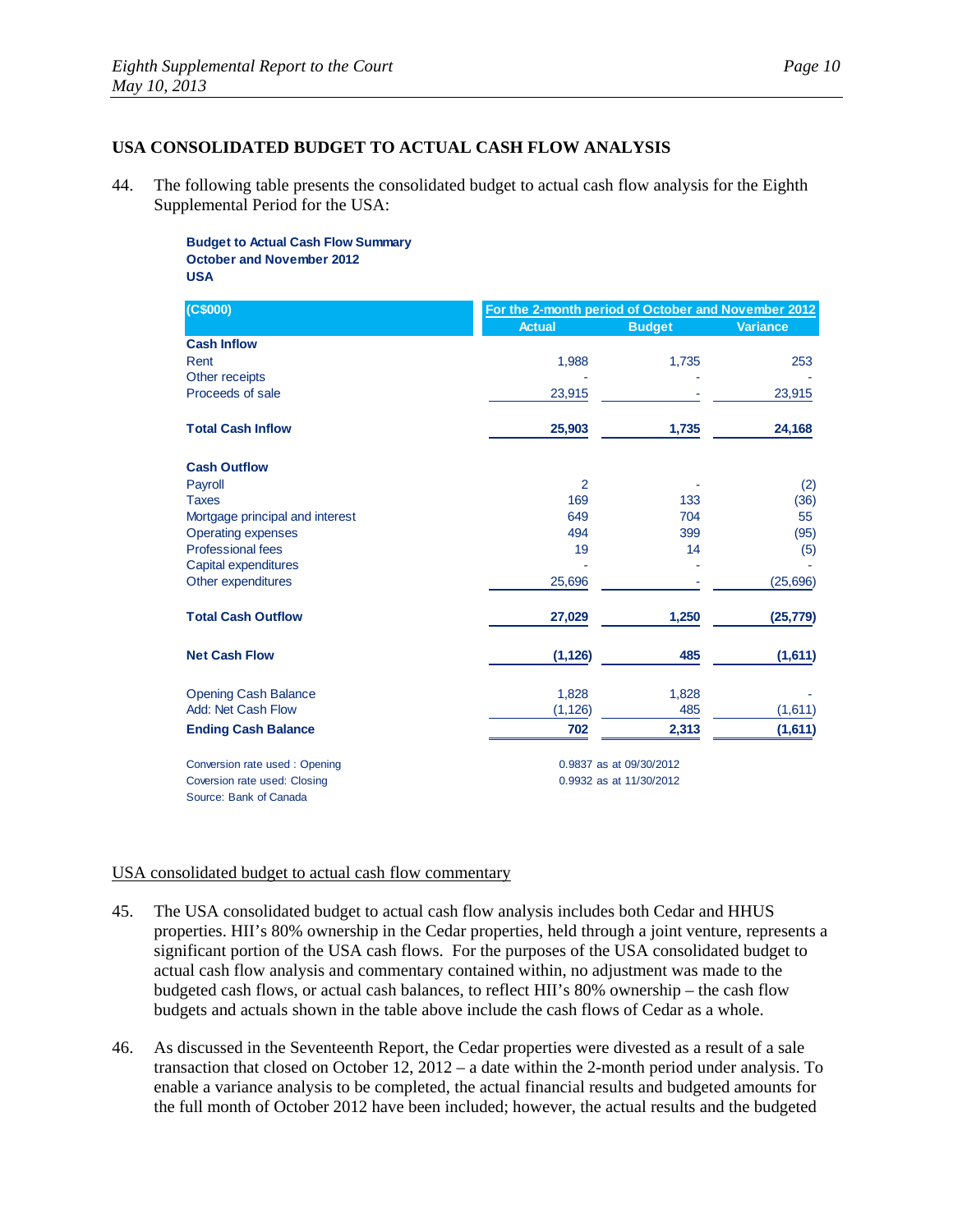amounts for the month of November 2012 have been excluded. As a result, the amounts presented represent the results of HHUS and Cedar for the month of October 2012, and the results of only HHUS for November 2012.

- 47. Total cash inflows for the USA properties were \$25,903K for the period noted, while total cash outflows were \$27,029K, which resulted in a negative net cash flow of \$1,126K compared to a budgeted positive net cash flow of \$485K.
- 48. As a result of the negative net cash flow of \$1,126K, the opening cash balance of \$1,828K as of October 1, 2012 decreased to \$702K as at November 30, 2012.
- 49. From the First Supplemental Report to the Sixth Supplemental Report, it was disclosed that HII made frequent transfers between operating bank accounts and an interest-earning cash management account. These cash management movements were captured in the other receipts and other expenditures line items. For the Seventh Supplemental Report and Eighth Supplemental Report, these inter-account cash transfers have been excluded to better represent the actual cash position and net cash flow for the USA. The Monitor intends to continue to reflect the USA properties cash flows on a similar basis going forward. Please refer to the sections below for further information regarding the amounts listed as other receipts and other expenses.
- 50. The Monitor's comments on the consolidated cash inflow and outflow variances for the USA for the Eighth Supplemental Period are as follows:

### *Inflows*

- 51. Rent of \$1,988K was received compared to a budgeted amount of \$1,735K, resulting in a favorable variance of \$253K. The favorable variance is mainly due to timing, as rent was budgeted to be received in regular monthly installments when, in fact, certain tenants pay rent on a bi-monthly or quarterly basis in accordance with their lease agreements.
- 52. Other receipts of \$23,915K were received compared to a budgeted amount of nil, resulting in a favorable variance of \$23,915K. The favorable permanent variance is due to the receipt of \$23,882K as a result of HHUS' share of the sale of the Cedar properties, and of \$33K for tax refunds, insurance refunds, and other nominal miscellaneous receipts.

- 53. Operating expenses of \$494K were paid compared to a budgeted amount of \$399K, resulting in an unfavorable variance of \$95K. This unfavorable variance is primarily due to required repairs of \$20K as a result of storm damage, disbursement of tenant inducements and sales commissions of \$50K, and other miscellaneous expenses at certain HHUS properties.
- 54. Other expenditures of \$25,696K were disbursed compared to a budgeted amount of nil, resulting in an unfavorable variance of \$25,696K. This unfavorable variance is due to the release of the sale proceeds of \$23,882K to HII and \$1,789K of remaining cash in the nine Cedar properties bank accounts as well as \$25K of other miscellaneous expenses.
- 55. The remaining nominal variances noted for payroll, taxes, mortgage principal, mortgage interest, and professional fees primarily represent timing variances.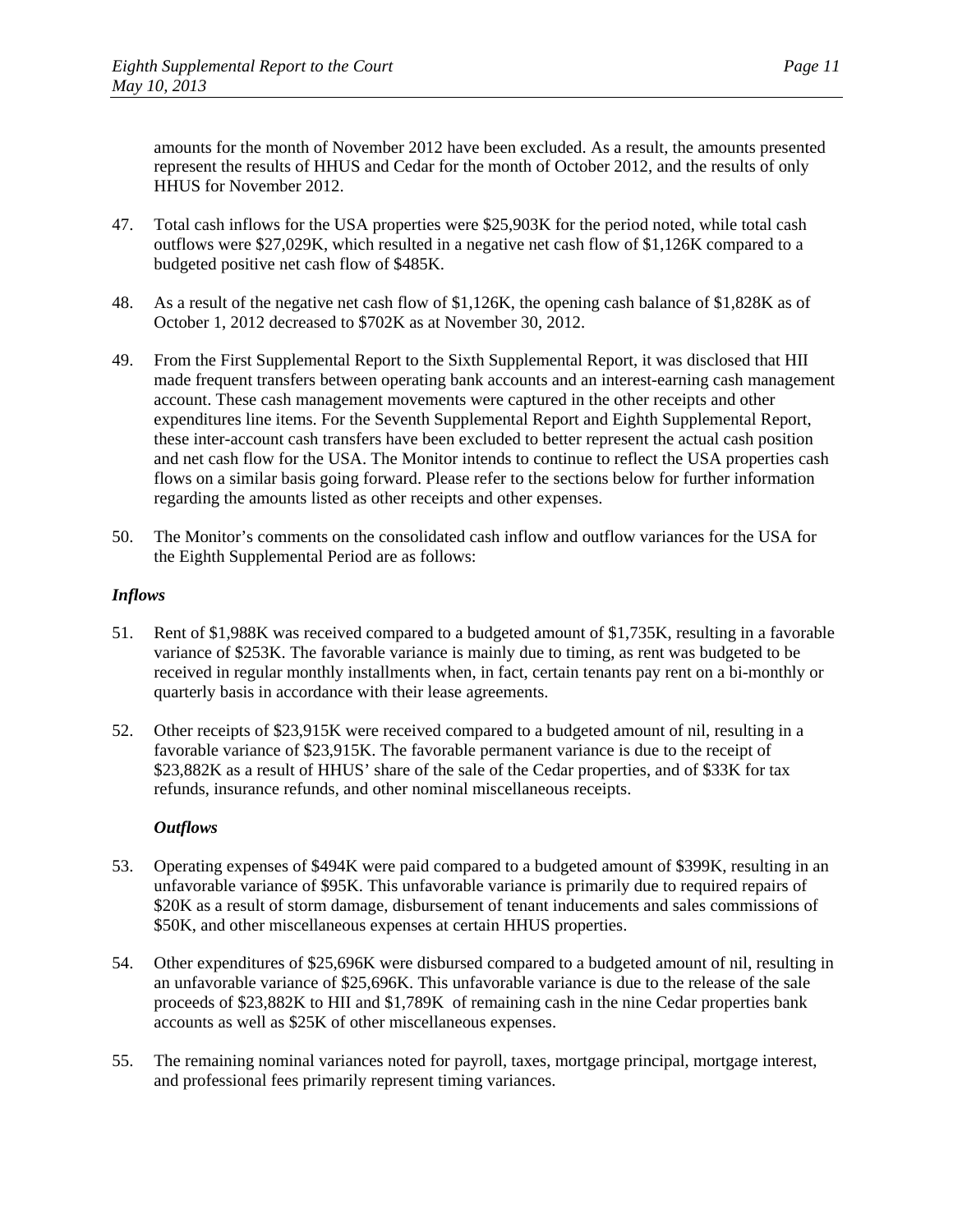# **THE BALTICS CONSOLIDATED BUDGET TO ACTUAL CASH FLOW ANALYSIS**

56. The following is the consolidated budget to actual cash flow analysis for the Eighth Supplemental Period for the Baltics:

> **Cash Flow Summary October and November 2012 Baltics**

| (C\$000)                               | For the 2-month period of October and November 2012 |                         |                 |
|----------------------------------------|-----------------------------------------------------|-------------------------|-----------------|
| <b>Baltics</b>                         | <b>Actual</b>                                       | <b>Budget</b>           | <b>Variance</b> |
| <b>Cash Inflow</b>                     |                                                     |                         |                 |
| Rent                                   | 548                                                 | 4,652                   | (4, 104)        |
| Other receipts                         |                                                     |                         |                 |
| Proceeds of sale                       |                                                     |                         |                 |
| <b>Total Cash Inflow</b>               | 548                                                 | 4,652                   | (4, 104)        |
| <b>Cash Outflow</b>                    |                                                     |                         |                 |
| <b>Operating expenses</b>              | 946                                                 | 905                     | (41)            |
| Loan & Swap Interest                   | 2,236                                               | 2,215                   | (21)            |
| Mortgage Principal                     | 644                                                 | 644                     |                 |
| Asset management fee                   | 193                                                 | 275                     | 82              |
| <b>Professional fees</b>               | 27                                                  | 22                      | (5)             |
| <b>VAT payments</b>                    | 287                                                 | 175                     | (112)           |
| Capital expenditures                   | 147                                                 |                         | (147)           |
| Other expenditures                     | 9                                                   |                         | (9)             |
| <b>Total Cash Outflow</b>              | 4,489                                               | 4,236                   | (253)           |
| <b>Net Cash Flow</b>                   | (3,941)                                             | 416                     | (4, 357)        |
| <b>Opening Cash Balance</b>            | 5,628                                               | 5,628                   |                 |
| Add: Net Cash Flow                     | (3,941)                                             | 416                     | (4, 357)        |
| <b>Ending Cash Balance</b>             | 1,687                                               | 6,044                   | (4, 357)        |
| Conversion rate used (Opening balance) |                                                     | 1.2646 as at 09/30/2012 |                 |
| Conversion rate used (Closing balance) |                                                     | 1.2921 as at 11/30/2012 |                 |

Source: Bank of Canada

# Baltics consolidated budget to actual cash flow commentary

- 57. Total cash inflows for the Baltics were \$548K for the Eighth Supplemental Period, while total cash outflows were \$4,489K, which resulted in a negative net cash flow of \$3,941K compared to a budgeted positive net cash flow of \$416K.
- 58. As a result of the negative net cash flow of \$3,941K, the opening cash balance of \$5,628K at October 1, 2012 decreased to \$1,687K as at November 30, 2012.
- 59. The Monitor's comments on the consolidated cash inflow and outflow variances for the Baltics for the Eighth Supplemental Period are as follows: